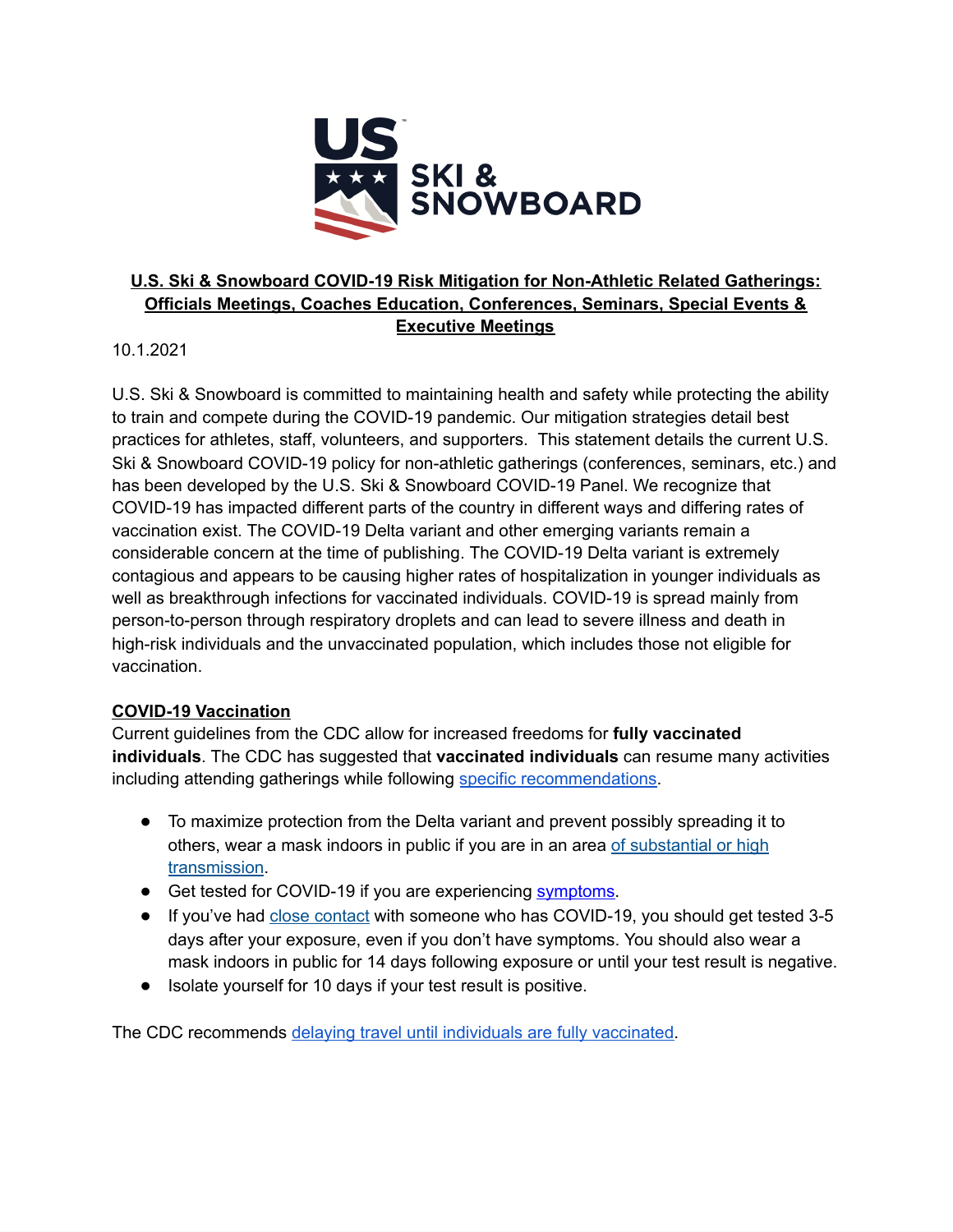U.S. Ski & Snowboard policy reflects:

- Primary consideration: Event organizers must follow the rules and regulations set forth by public health authorities and state and local governments, which will be different across the country.
- All U.S. Ski & Snowboard staff & contractors are required to be vaccinated against COVID-19. Anyone who requires medical or religious exemption will complete an ADA process through the U.S. Ski & Snowboard Human Resources Department and will be subject to masking and physical distancing requirements and travel restrictions (in line with current CDC guidance).
- Meetings, seminars and/or education sessions should be held outdoors, if possible.
- Attendance at any indoor gathering requires proof of current up-to-date COVID-19 vaccination.
- We encourage the host to follow CDC Guidance and take mitigation steps including hosting in a space allowing for physical distancing and requiring masking indoors for all attendees.

### **Symptomatic Cases**

- In the event that a participant becomes symptomatic prior to an event they should not attend.
- If an attendee becomes symptomatic during an event that person should quarantine immediately and seek COVID-19 testing.

# **Considerations for Positive Cases**

- In the event of a positive COVID-19 test, the infected individual will begin an immediate isolation and will have no contact with others.
- Contact tracing will occur immediately and all **vaccinated** individuals who had close contact with the infected individual within 48 hours of the individual becoming symptomatic or testing positive will be required to mask indoors for 14 days.
- Close contact continues to be defined as being within six feet for more than 15 minutes, regardless of mask wearing.

# **Exit Plan**

Upon the completion of an event all individuals should adhere to post-travel requirements per their local health ordinance once they return home. Vaccinated individuals do not need to quarantine post travel, but should test 3-5 days after arriving home from international travel. The CDC does not require testing before or after domestic travel at this time.